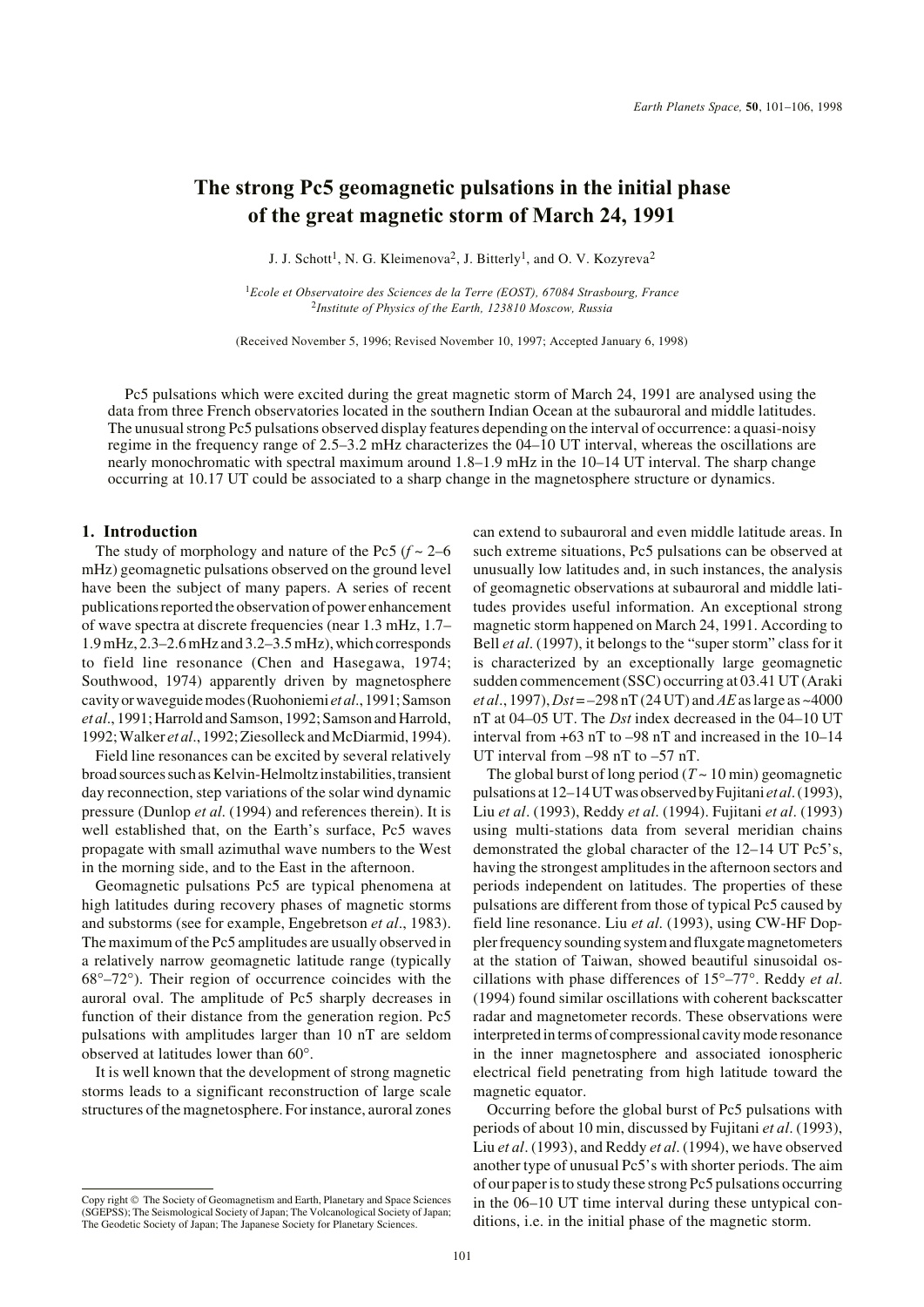## **2. Data and Results**

In this paper, the morphological peculiarities of Pc5 pulsations are analysed using digital one minute sampling data obtained from the French observatories located in the Southern Indian Ocean. The coordinates of these stations are listed in Table 1.

The SSC occurring at 03.41 UT led to the development of a large magnetic substorm. Even in the late local morning at  $L = 3.6$  (PAF) the amplitude of the *H*-component reached 1800 nT (in comparison, the maximum amplitude was 2300 nT at auroral observatory Sodankyla (SOD), located in the northern hemisphere ( $\Phi' = 63.9^\circ$ ,  $\Lambda' = 109^\circ$ ,  $L = 5.1$ ). The electrojet very quickly shifted towards the equator, whereas the current intensity sharply changed along meridians, what can be noticed by comparison of the records from CZT and AMS: at AMS located at a lower latitude than CZT, but 30°

Table 1. List of the observatories used in this study.

| Station name                                                                          | Abb. code                | Geographic                       |                         | Corrected                        |                            |                      | <b>MLT</b>                             |
|---------------------------------------------------------------------------------------|--------------------------|----------------------------------|-------------------------|----------------------------------|----------------------------|----------------------|----------------------------------------|
|                                                                                       |                          | lat.                             | long. E                 | lat.                             | long.                      |                      |                                        |
| Kerguelen (Port aux-Français)<br>Crozet (Port Alfred)<br>Amsterdam (Martin de Vivies) | PAF<br><b>CZT</b><br>AMS | $-49.35$<br>$-46.43$<br>$-37.83$ | 70.20<br>51.87<br>77.57 | $-58.25$<br>$-53.47$<br>$-48.51$ | 121.55<br>105.55<br>137.88 | 3.61<br>2.82<br>2.28 | $UT + 3.4$<br>$UT + 2.4$<br>$UT + 4.5$ |



**PAF** 

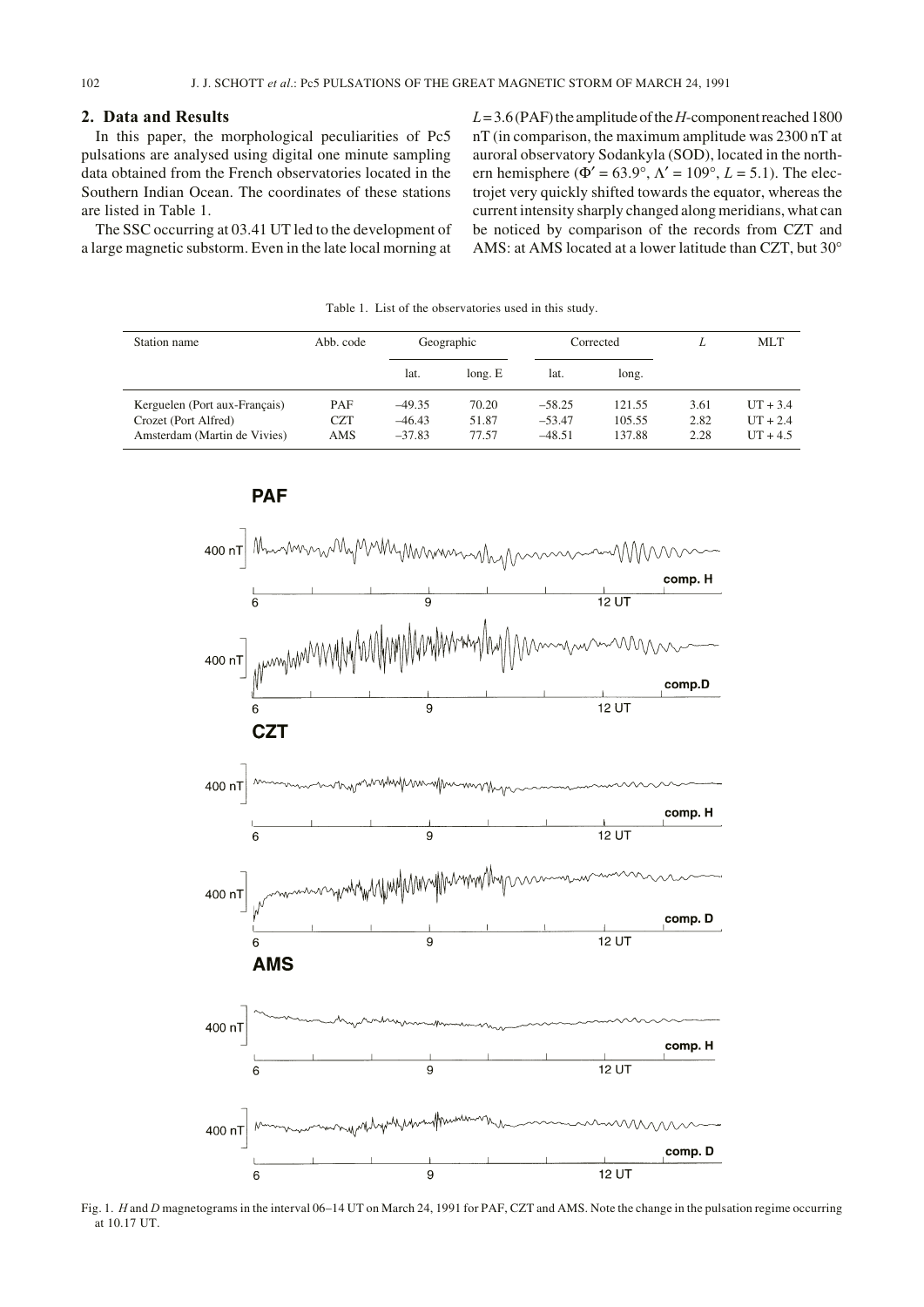

Fig. 2. *H* and *D* spectra of PAF, CZT and AMS computed for 08–09 UT (a) and 12–13 UT (b). Note the strong change in frequency content between the two selected intervals: the afternoon regime is nearly monochromatic.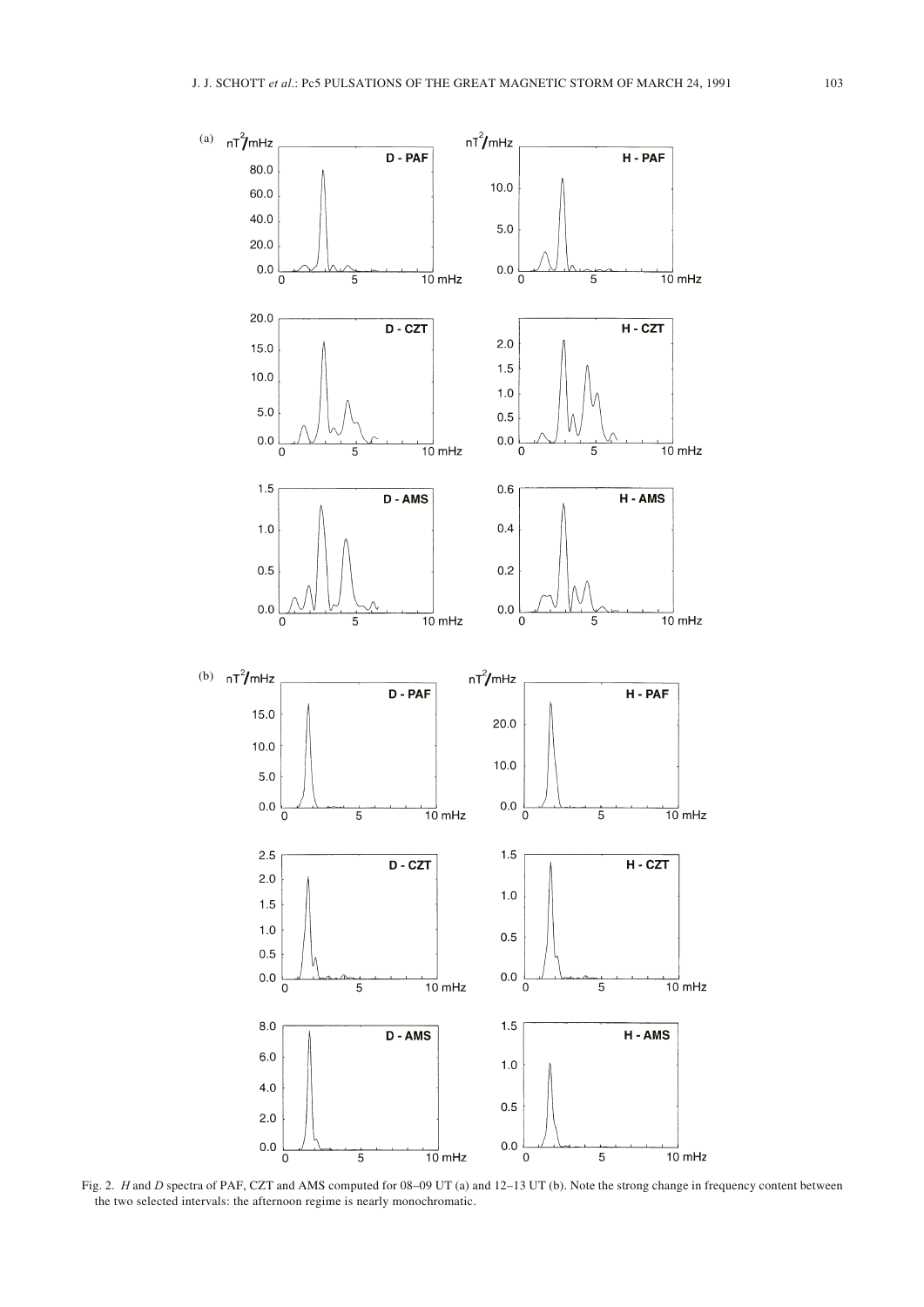farther East, the substorm amplitude was larger than at CZT. This observation is consistent with the evolution of the *AE* index which was as large as ~4000 nT at 04–05 UT and very rapidly decreased to ~800 nT at 07–08 UT.

Magnetic pulsations in the Pc5 range were observed in all three stations during the recovery phase of this substorm. Non-filtered pulsations data are presented in Fig. 1. The Pc5 observations can be subdivided into two intervals: 04–10 UT and 10–14 UT. The first Pc5 regime is characterized by quasi-noisy pulsations with amplitudes decreasing with latitudes (which can be clearly seen if we compare for instance the *H*-component values reached at PAF (150–160 nT) with those observed at CZT (60–70 nT) and at AMS (30–40 nT). The *D*-component amplitudes at all stations were twice larger than the *H*-component. The pulsations look like a separate packet structure occurring simultaneously at all latitudes, which means that either their sources are the same irregular impulses on the magnetopause or they are the result of the superposition of several simultaneous sources.

Spectral analysis (performed with the periodogram method using a Hamming window) shows that the main peak (both in *H* and *D* components) appears in the range 2.5–3.2 mHz at all three stations (Fig. 2(a)). The detailed study of the late morning pulsations filtered in the frequency range 2.0–3.5 mHz (Fig. 3) shows clear phase delay between AMS and CZT (30° longitude difference). We can infer that the waves propagated from noon (AMS) to morning (CZT) side of the magnetosphere (Fig. 3(a)), with a small azimuthal wave number  $(m \sim 2-3)$ . In the afternoon, the geomagnetic pulsations in the frequency range 1.5–2.0 mHz (Fig. 3(b)) propagated in the opposite direction, from noon towards the evening side (i.e. from CZT to AMS). This observation supports the hypothesis of a subsolar source location (Dunlop *et al*., 1994).

In the 06–10 UT interval, Pc5 pulsations were observed at many stations, located in the local morning and near noon (Europe, Greenland). In contrast to typical morning Pc5's, the pulsations described above have similar spectra, characterized by the relatively narrow maximum of 2.5–3.2 mHz independent on latitude (for example, from Godhavn,  $\Phi'$  = 77°, 04–08 MLT to Amsterdam,  $\Phi' = 48^\circ$ , 10–14 MLT) with the maximum of amplitude  $(\sim 500 \text{ nT})$  in the morning at Narssarssuaq ( $\Phi' = 67^{\circ}$ ). The lower latitude stations (CZT and AMS) spectra display a second maximum at 4–5 mHz, the largest peak being in the *D*-component at CZT.

A sharp change in pulsation regime occurs at 10.17 UT. The quasi-noisy character of pulsations suddenly changed into more regular, monochromatic oscillations. The spectral maximum shifts towards lower frequencies: 1.5–2.0 mHz (Fig. 2(b)). In addition, at PAF and AMS, the polarization vector sense of rotation changed: counterclockwise before 10.17 UT and clockwise after 10.17 UT. The new regime was essentially monochromatic, displaying the most beautiful waves in the 12.00–13.30 UT interval. This burst of Pc5 pulsations was observed in a large longitudinal range, from geomagnetic meridian 80° to meridian 210°, with the same period of about 9–10 min (Fujitani *et al*., 1993). As before, the period was independent of latitudes, and the amplitudes of the *H*-component of Pc5 decreased with decreasing latitudes (from ~200 nT at PAF to ~40 nT at CZT and AMS).The

amplitudes of the first Pc5 regime (2.5–3.2 mHz) were larger in the morning sectors of the Earth, but those of the second one (1.5–2.0 mHz) larger in the afternoon.

In addition, a comparison of data at two pairs of nearly conjugate points, namely Kerguelen-Nurmiervi and Crozet-Borok, showed in-phase variation of *H*-component and outof-phase variation of *D*-component. This supports the presence of the fundamental harmonic of standing waves.

To summarize, the main pecularities of the pulsations analysed above are 1) the latitude independency of their spectrum, in both regimes, quasi-noisy as well as nearly monochromatic, and 2) the sudden disappearance of the 2.5–3.2 mHz pulsations at 10.17 UT. This observation is at variance with the properties of the Pc5 pulsations observed during the great magnetic storm of March, 13, 1989, which was analysed by Bolshakova *et al*. (1995), using the Scandinavian meridian chain and PAF and CZT data. They showed that the main maximum in the late morning Pc5 spectrum shifted from 3.3 mHz at PAF to 5.6 mHz at CZT, according to the field line resonance theory.

### **3. Discussion**

The main pulsation period in the interval 6–10 UT was practically the same ( $T \sim 6$  min;  $f \sim 2.5 - 3.2$  mHz) in all stations, independent on latitudes. The similarity of wave spectra at various latitudes and the nearly simultaneous appearance of separate wave packets allow us to conclude that they originated from a common source, for example, trigerred by a succession of impulses. Independence of the main spectral peak on latitudes over a considerably large latitude range, the narrow frequency range, and the amplitude of *D*-component larger than *H*-component at every latitude, do not fit with local field line resonances theory.

Several other assumptions may be imagined in order to predict the Pc5 pulsation generation in our case.

It could be the result of modulation (ringing) of a three dimensional field aligned current system (Lam and Rostoker, 1978; Lam, 1989), but this mechanism is very doubtful because the Pc5 pulsations were observed near local noon, after the end of the substorm at the given meridian.

Another possibility relies upon instabilities on the boundary between the low latitude boundary layers (LLBL) and the magnetopause, as it was proposed by Sonnerup (1980) and Engebretson *et al*. (1983). They observed similar Pc5 pulsations simultaneously in an extended latitude region both from Earth surface stations and on board the satellite Explorer 45 during the strong magnetic storm of August 5, 1972. The low latitude boundary layer was observed at *L* ~ 4.5 during the storm time.

Kivelson *et al*. (1984) and Crowley *et al*. (1987) proposed a mechanism of wave generation connected with fast mode resonance of the entire magnetospheric cavity located between the magnetopause and the inner turning point or at least the sunward half of the cavity. Because of the radial gradient of Alfven speed, the turning point of waves could coincide with the plasmapause. According to analytical models of a global compression mode (for instance, Kivelson *et al*., 1984) the waves are reflected, on one side, on the sharp gradient of the magnetic field of the magnetopause and, on the other side, on the plasma density gradient near the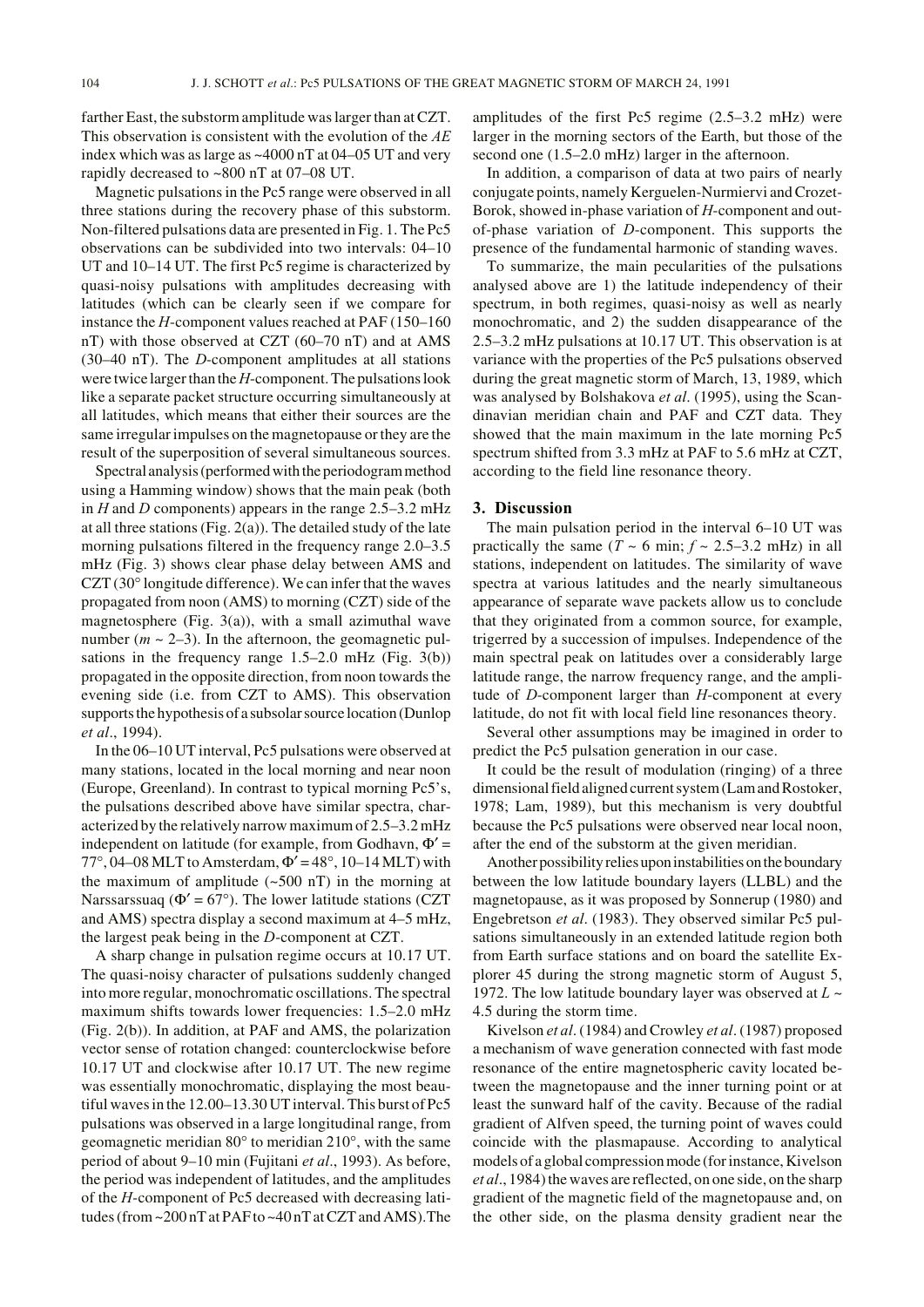plasmapause. The poloidal global mode is characterized by azimuthal electric field oscillations and radial motions of the plasma. In the meridian plan the frequency of poloidal fluctuations must be *L*-independent. The model cavity frequencies are sensitive to the magnetopause location. This model does not explain the stability of observed spectra both in 06–10 UT and 12–14 UT intervals with respect to geomagnetic conditions during such a strong magnetic storm.

The most relevant mechanism might be the model of wave guide modes proposed by Samson and Harrold (1992), Walker *et al*. (1992), Harrold and Samson (1992). The pulsations could be initiated by solar wind disturbances perturbing the magnetopause. As a result, waveguide modes would be excited in the cavity formed between the magnetopause and the turning point, where Alfven waves are reflected with phase speeds matching the disturbance speed. Each disturbance would emit a wave packet growing and decaying with a time scale controlled by the response of the magnetosphere state and the losses in the ionosphere. The azimuthal phase velocities of waveguide model should be comparable to the velocities of disturbances moving along the magnetopause near local dawn. The observed azimuthal wave number  $m \sim 2-3$  for  $\sim 2.5$  mHz oscillations corresponds to a velocity on the magnetopause of about 300 km/s (Ruohoniemi *et al*.,1991), which is not contradictory with results of Samson and Harrold (1992).

In addition, it is interesting to mention that the spectra maxima (~2.7–2.8 mHz in the 06–10 UT, ~1.8–1.9 mHz in the 12–14 UT) are consistent with some of the discrete peaks (1.3 mHz, 1.9 mHz, 2.7 mHz and 3.3 mHz) discussed by Samson *et al*. (1991), Walker *et al*. (1992), Samson and Harrold (1992), Ziesolleck and McDiarmid (1994).

A sharp change in the pulsation regime occurred simultaneously at all stations at 10.17 UT. Frequencies suddenly decreased from 2.5–3.5 mHz to 1.5–2.0 mHz with a maximum at 1.8 mHz, and the polarization became clockwise. At the same time, a short negative magnetic bay was observed on the nightside of the magnetosphere. Since Interplanetary Magnetic Field (IMF) data is not available, we can only assume that these events originated in a new compression of the magnetosphere by the solar wind. The increase displayed by the *Dst* index supports this suggestion.

It is difficult to explain why the 2.5–3.2 mHz pulsations suddenly turned off. A second difficulty arises from the existence of only one maximum in the spectra. According to Zhu and Kivelson (1994), compressional pulsations in the daytime magnetosphere are characterized by very low frequencies, are nearly monochromatic and extend over regions several Re large in the radial direction. This description matches the 12–14 UT Pc5's, which might be therefore identified as compressional waves caused by fluctuations of the solar wind dynamic pressure, as proposed by Fujitani *et al*. (1993).

Finally, the second maximum at 4–5 mHz in the Pc5 spectra showed in Fig. 2 could result from Alfven field line resonance at a geomagnetic latitude of about 50°, provided by the second harmonic of the global mode. This peak is observed only in CZT and AMS, not in PAF, due to a strong wave dumping with increasing distance from the resonance region as it is predicted by theory (see, for instance, Chen and Hasegawa, 1974).





Fig. 3. Comparison between the band-filtered *H*-component variations at AMS and CZT: (a) 08.10–08.50 UT (2.0–3.5 mHz); (b) 12.00–13.00 UT (1.5–2.0 mHz). Note the change of phase delay between the two intervals.

## **4. Conclusion**

The intense Pc5 pulsations observed at unusual low latitudes during the great magnetic storm of March 24, 1991, cannot be classified as typical morning Pc5's connected with substorm developments and field line resonances. The pulsation spectrum in the 06–10 UT, as well as in the 12–14 UT interval, in contrast to typical Pc5, has only one latitude independent peak.

In addition, in contrast to ordinary Pc5's the reported pulsations were observed in the initial phase of this very strong storm. We propose that the source of the 06–10 UT pulsations is located near the subsolar point, in accordance with a previous assumption made by Dunlop *et al*. (1994). In our opinion, the most likely generation model refers to the magnetospheric MHD waveguide/cavity mode proposed by